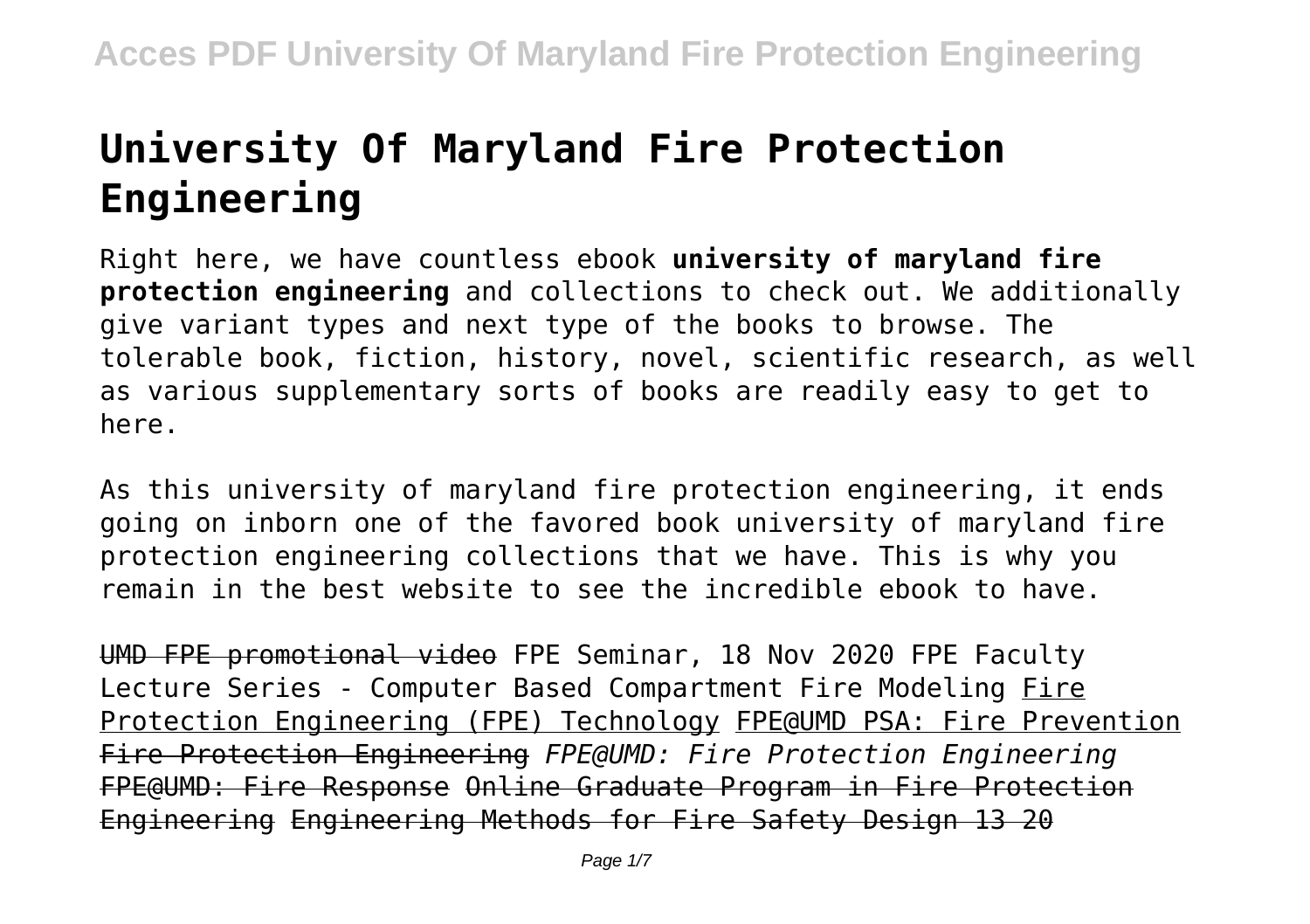University of Maryland, College Park Coursera Fast Track Your Career in the Fire Protection Engineering Industry The Battalion TV: Prince George's County (MD) Fire/EMS The WORST Parts About UMD - University of Maryland - Campus Interviews (2019) LTU What Is Fire? *University of Maryland Campus Tour*

What I Wish I Knew before Getting to Maryland How to engineer buildings for fire safety Don't Spark a Wildfire! What Is Your Fire Response Plan? Working House Fire in Laurel, Maryland - Prince George's County Welcome to the University of Maryland! Fire Behavior, Flow Path Door Control UMD Fire Protection Engineering Labs UMD Fire Protection Engineering Class of 2019 Senior Video *UL FSRI UMD Fellowship Opportunity FPE@UMD: Understanding Fire Phenomena University of Maryland FPE Maryland Day - April 28, 2018* Professional Graduate Engineering Programs at the University of Maryland FPE@UMD - Understanding Fire Phenomena UMD Fire Protection Engineering Undergraduate Student Research Project University Of Maryland Fire Protection

The Department of Fire Protection Engineering at the A. James Clark School of Engineering at the University of Maryland

University Of Maryland - Department of Fire Protection ... The UMD Department of Fire Protection Engineering offers a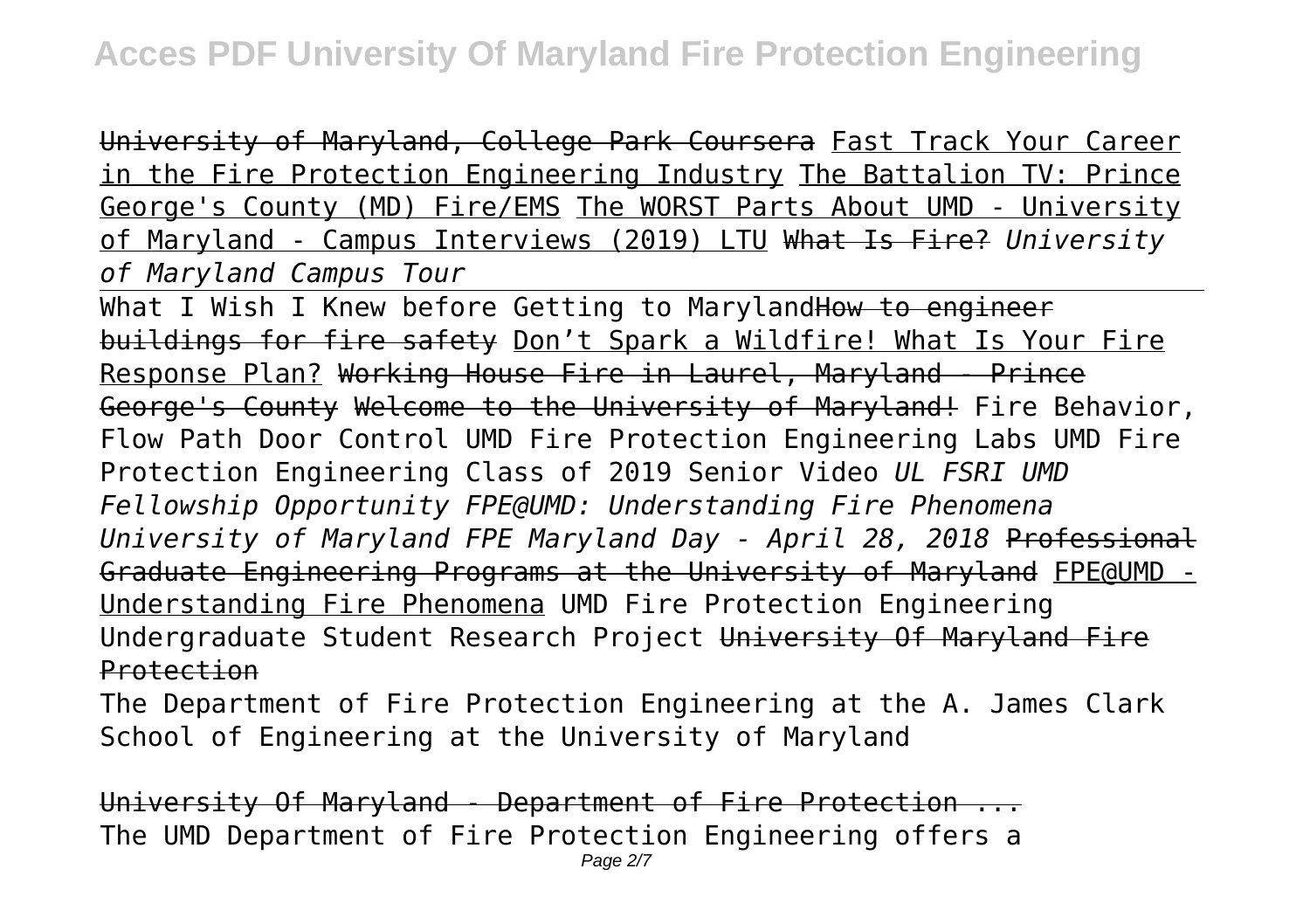challenging opportunity in FPE research and education. Fire safety embraces many topics, including the behavior of fire and smoke; the interaction of fire with people, structures and the environment; fire hazard and risk analysis; and fire safety design, regulation and investigation. Fire research includes, but is not limited to ...

Careers | Department of Fire Protection Engineering ENFP102 Fire Safe Building Designs (3 Credits) Students are introduced to Fire Protection Engineering (FPE). Discussions on contemporary fire safety topics are designed to raise your interest and understanding of fire, its impact on people, property and the environment and methods to mitigate the threat of fire.

ENFP - Engineering, Fire Protection < University of Maryland Isaac Leventon is an alumni of the University of Maryland (UMD), where he completed his BS, MS, and PhD with the Department of Fire Protection Engineering. He currently works as a Research Associate in the Fire Research Division at the National Institute of Standards and Technology (NIST). His research focuses on the design, construction, and use of experimental apparatus to quantify the ...

Leventon, Isaac | Department of Fire Protection Engineering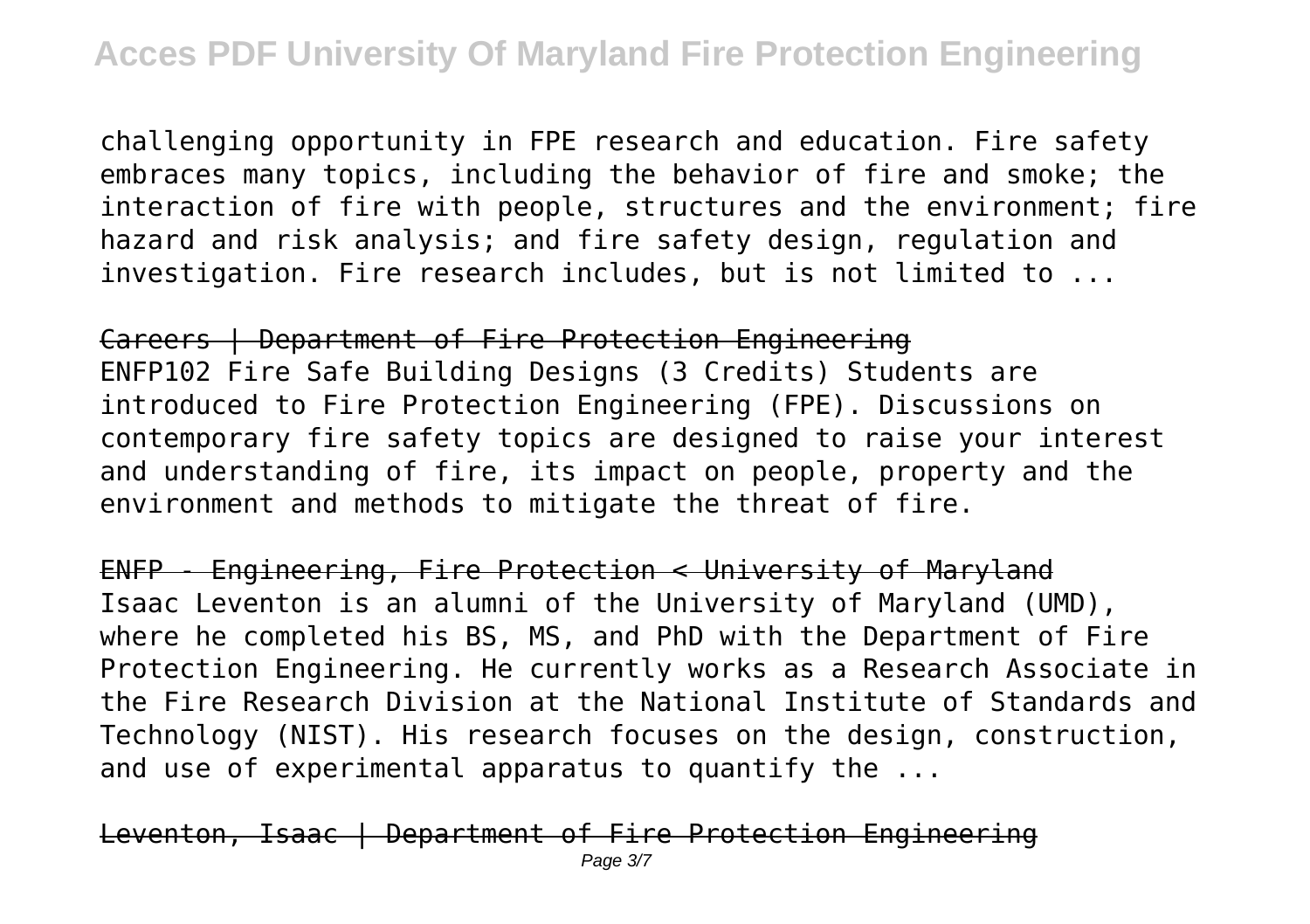The Department of Fire Protection Engineering (FPE) offers a worldclass environment for advanced graduate study and research in the broad area of fire safety. The department offers a Master of Science (M.S) degree and a Master of Engineering (M.Eng.) degree. The mission of the FPE Department is to reduce the burden of fire losses on life and property by providing the highest quality of ...

Fire Protection Engineering (ENFP) < University of Maryland ENFP601 Introduction to Fire Protection Engineering (3 Credits) The basic concepts of life safety, water-based fire protection systems, building construction, codes and standards along with tenability, fire behavior, and human behavior are introduced along with traditional and performance-based approaches for analyzing human response to fire. Students learn to analyze the egress systems and ...

ENFP - Engineering, Fire Protection < University of Maryland The Fire Protection Engineering Department was primarily created by the activities of the Training Committee of The Maryland State Firemen's Association. The Maryland State Firemen's Association was and still is the source of the leaders of the Maryland Volunteer Fire Departments. Maryland's Volunteer Fire Companies and Departments have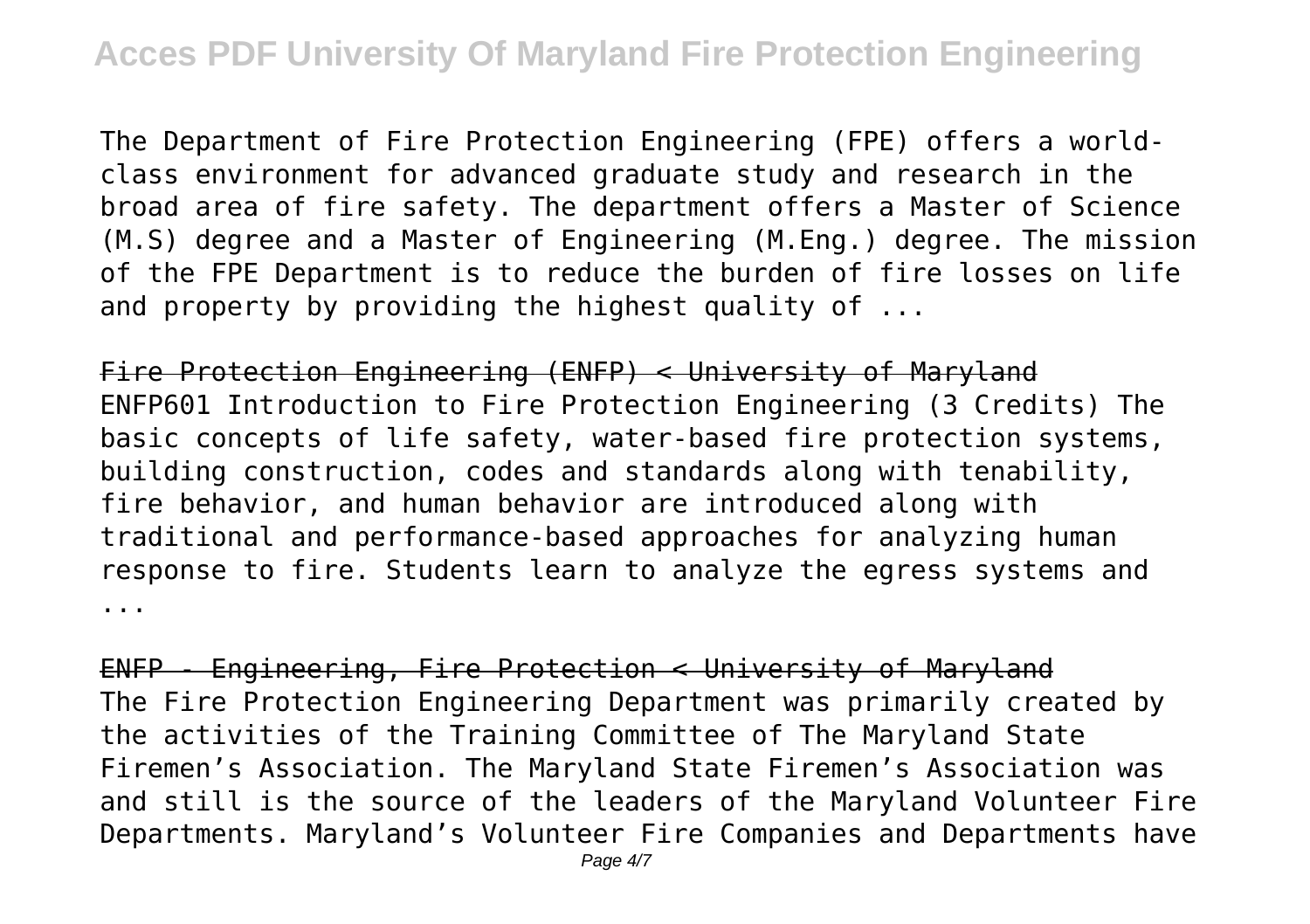developed a strong culture of camaraderie.

University of Maryland Fire Protection Alumni | The ... The Maryland Fire and Rescue Institute (MFRI) of the University of Maryland is the state's training and education system for all-hazard responses. The Institute plans, researches, develops and delivers quality programs to prepare agencies and individuals to protect life, property and the environment. LATEST ANNOUNCEMENTS. 2020 Annual Report. Learn More → Maryland Weekend Goes Virtual ...

Maryland Fire and Rescue Institue / University of Maryland NSF, Combustion, Fire Protection Engineering, University of Maryland. Burning Item Database:. The Burning Item Database is a collection of fire test data for commonly used household/office furniture (i.e. chairs, sofas, mattresses, bookcases, etc.)The original data were collected during furniture calorimeter tests and the BID database is constructed from a review of different sources ...

### Burning Item Database - University Of Maryland

FIRE operates 15 different research streams enabling more than 600 new Univerity of Maryland students each year to thrive in a variety of environments. Kasey Goon She told us " The connections I've made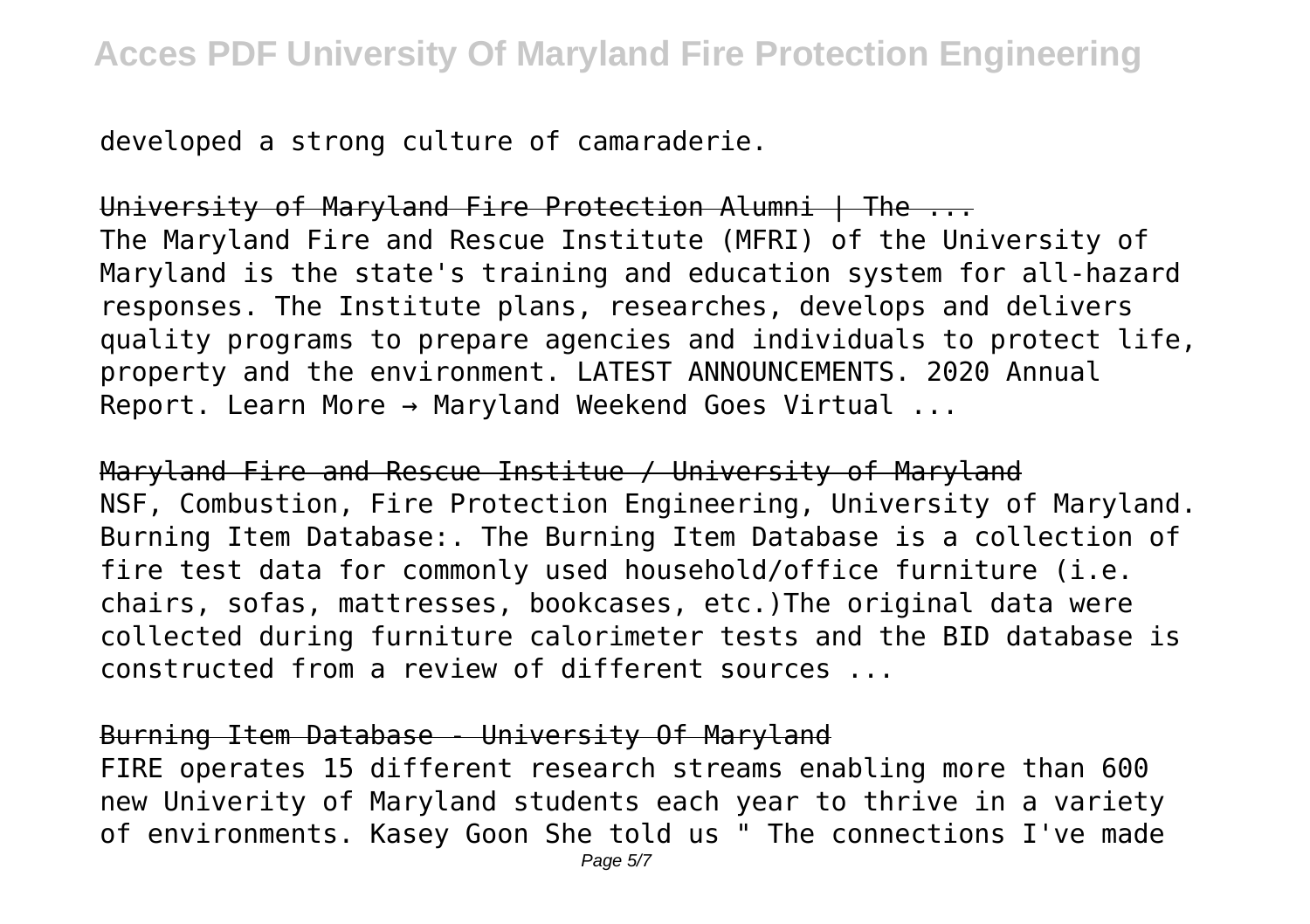with other FIRE members are just as valuable as the incredible amount of knowledge I've gained from the program.

## FIRE: The First-Year Innovation & Research Experience

The Department of Fire Protection Engineering at the University of Maryland College Park (UMCP) is working in partnership with the National Center for Forensic Science (NCFS) of the University of Central Florida (UCF) to create a Burning Item Database. This effort is being funded by the National Institute of Justice (NIJ) under contract 2008-DN-BX-K167. PURPOSE. The purpose of the Burning Item ...

#### FireBID - University Of Maryland

The mission of the Fire Protection Engineering program at University of Maryland is to reduce the burden of fire losses on life and property by providing the highest quality of scientifically-based education, research and outreach in fire protection engineering, and in fire-related safety, health and environmental issues.